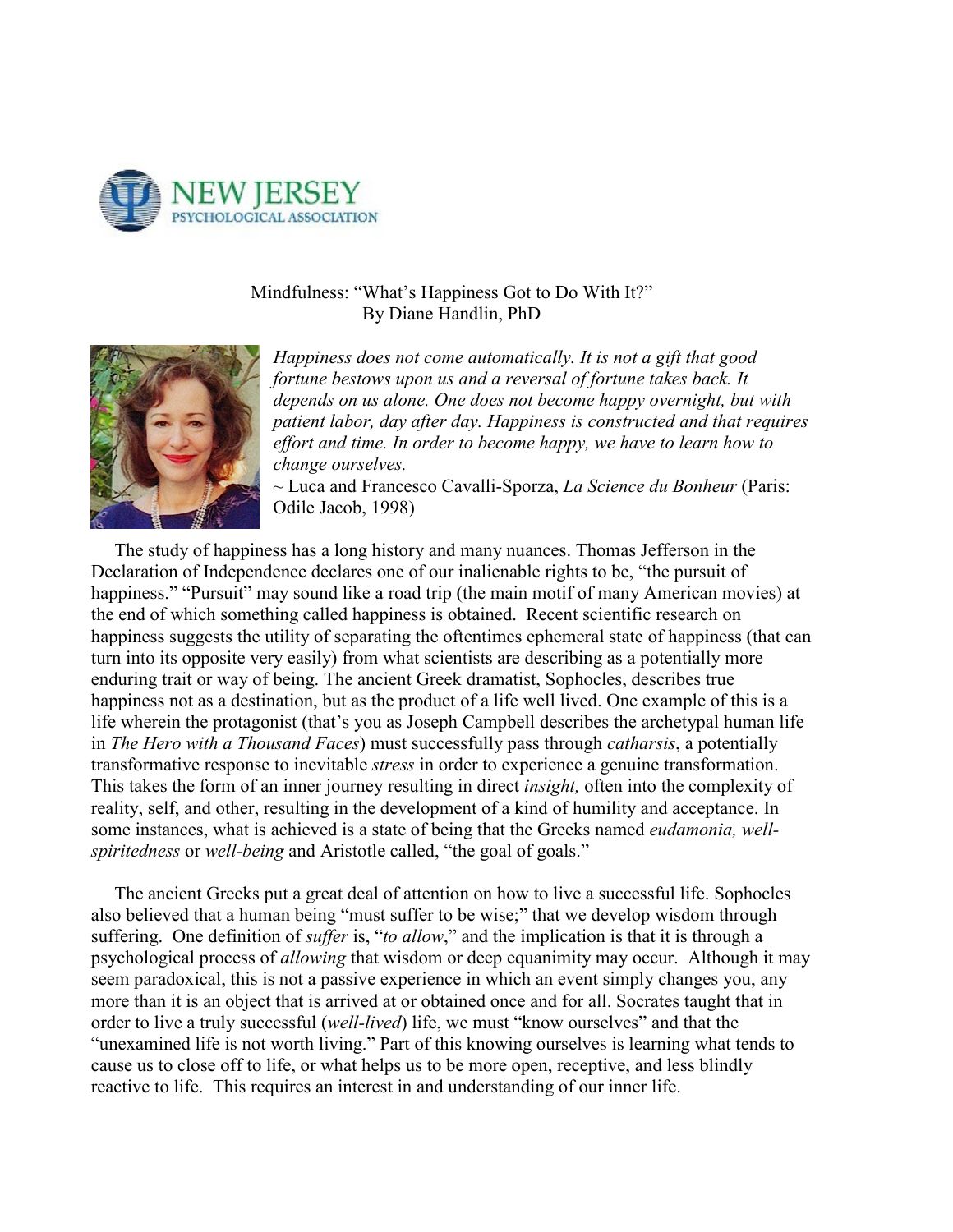The latest research on happiness reveals that what we think may make us happy is not necessarily so. For example, having a great deal of money does not make people happier than having an adequate amount of money. Having youth, in itself, doesn't make us happy and aging doesn't necessarily lead to unhappiness. Research on happiness has also found that each person may have a set point for happiness. It has been pointed out that when a person has an extreme event occurring such as winning the lottery or becoming a quadriplegic, within a year that individual tends to be right back at the level of happiness or unhappiness at which they lived before the event occurred. This research dramatically contradicts the conventional belief that happiness is a result of an external event that *happens to you.* This has led to additional research on the question of whether a person's set point can be changed and an interest in whether there is something tangible, e.g., a skill that can be learned—that can contribute to the rewiring of the way we react to external events, allowing us to *respond* rather than *react* (which is a pretty good definition of mindfulness—"*paying attention on purpose moment by moment by moment nonjudgmentally, and with affection*" JKZ).

 There is a saying in psychology that one third of suffering is unavoidable, but two thirds of suffering is created by the attempt to avoid the first third. Jon Kabat-Zinn, who has dedicated his life to identifying the causes of, as well as means for, alleviating pain and stress puts it this way, "Pain is inevitable, but *suffering,* or the stories we tell ourselves about our pain, is not." We live in an age of connectivity, but many people feel that their being overly connected electronically has prevented them from being in touch with themselves—their own body, their breath, and their loved ones. Susan Stone has called our way of living, one of "continual partial attention." This prevents our experiencing the phenomenon of "flow" which Csikszentmihalyi describes as one of the most deeply satisfying human states of being. People sometimes describe this as "being in the zone." Practices like mindfulness-based stress reduction (www.mindfulnessnj.com) have been developed as an antidote for living cut off from ourselves and others. The universal human tendency to live in the future or the past rather than the too often hidden dimension of the present is a challenge to experiencing deep and enduring wellbeing.

 There do seem to be some consistent paths that people have found that seem to have led them toward more enduring well-being or happiness. They are all based on connectivity to self and other. Some examples include: developing an appreciation for the inevitability of impermanence and the consequent preciousness of each moment; developing an ability not to rush from one thing to another; cultivating savoring and that deep engagement that results in flow; developing gratitude; and living a life that includes some sort of meaningful service to others. These all optimally share a reliance on a dual generosity to self and others; they are not based on obtaining something material and fixed, and are not dependent on changing fashions or life circumstances.

For a more extensive article, "It Takes Work To Be Happy," see my most recent MBSR newsletter: [http://conta.cc/2eMmHn6.](https://welovepg.polymail.io/v1/z/b/NTgwZmRkZGNjYzYz/K83fTulibKsJNka8Rbffnx5gcE97st4neipAhc7zbwMZyMgfONxqNwSiMGWZPTynOj6eBVRGAhemtcVNxN5BnxapTdm87BZMAnMoFk9cw444BS9yWgHb8O9ZdBfKQ1IXeV_jV9uvc6TTjPy9_pUaXm-Hp2LWtpL024CVL-P6kjCCsLlGdiKDJw8XrQ==)

 For a sampling of other contemporary takes, read Jon Kabat-Zinn's *Wherever You Go*, *There You Are*: *Mindfulness Meditation in Everyday Life,* or the classic *Full Catastrophe Living*, rev. 2013, Dan Harris' *10% Happier, How I Tamed The Voice in My Head, Reduced Stress without*